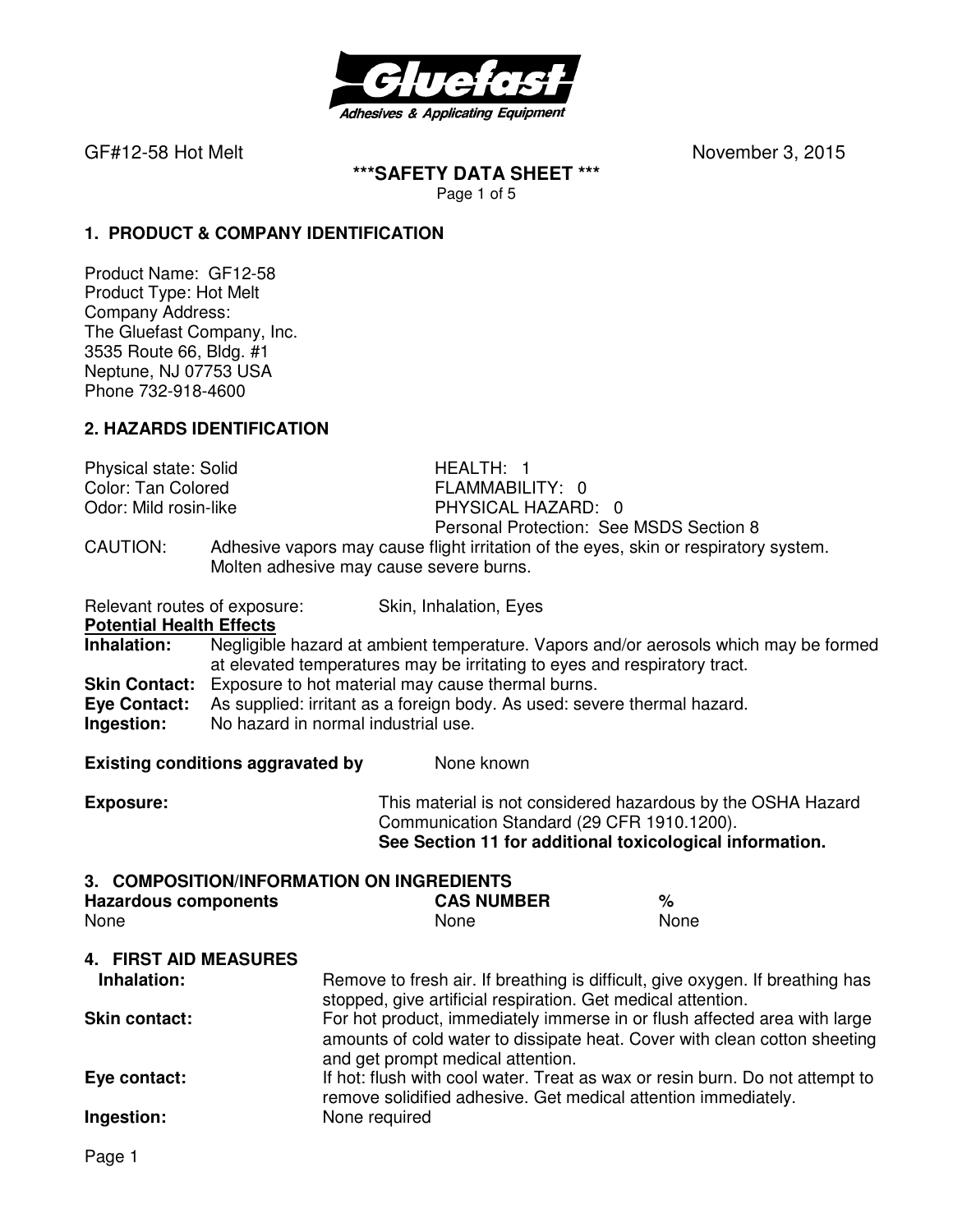

# **\*\*\*SAFETY DATA SHEET \*\*\***

Page 2 of 5

**5. FIRE FIGHTING MEASURES Flash point:**  $>500F$  (Cleveland Open Cup) **Auto ignition temperature:** Unknown **Flammable/Explosive limits - lower:** Not applicable **Flammable/Explosive limits – upper:** Not applicable **Extinguishing media:** CO2; Dry chemical **Special firefighting procedures**: No special procedures are required. **Unusual fire or explosion hazards:** Not applicable<br> **Hazardous combustion products:** Not applicable **Hazardous combustion products:** 

## **6. ACCIDENTAL RELEASE MEASURES**

Use personal protection recommended in Section 8, isolate the hazard area and deny entry to unnecessary and unprotected personnel.

| <b>Environmental precautions:</b> | For safety and environmental precautions, please<br>review entire Material Safety Data Sheet for<br>necessary information.                                                                       |
|-----------------------------------|--------------------------------------------------------------------------------------------------------------------------------------------------------------------------------------------------|
| <b>Clean-up methods:</b>          | Allow to cool and solidify. Scrape up and collect in<br>suitable containers for disposal.                                                                                                        |
| 7. HANDLING AND STORAGE           |                                                                                                                                                                                                  |
| Handling:                         | Store in a cool, dry area. Precaution: This product<br>should only be heated to recommended<br>temperatures. Hazards of pyrolysis products emitted<br>are unkown and may be hazardous to health. |
| Storage:                          | 20-100F. Shelf life is 36 months if kept in unopened<br>packaging in cool dry area.                                                                                                              |

## **8. EXPOSURE CONTROLS/PERSONAL PROTECTION**

**Employers should complete an assessment of all workplaces to determine the need for, and selection of, proper exposure controls and protective equipment for each task performed.** 

| <b>Hazardous components</b> | <b>\CGIH</b><br>$-$<br>v | <b>OSHA PEL</b> | WEEL<br><b>AIHA</b> | <b>OTHER</b> |
|-----------------------------|--------------------------|-----------------|---------------------|--------------|
| None                        | None                     | <b>None</b>     | None                | None         |

| <b>Engineering controls:</b>   | Local, General Ventilation Requirements                     |
|--------------------------------|-------------------------------------------------------------|
| <b>Respiratory protection:</b> | Avoid prolonged or repeated breathing of vapor or mists. If |
|                                | exposure may or does exceed occupational exposure           |
|                                | limits, use a NIOSH approved respirator to prevent          |
|                                | overexposure.                                               |
| <b>Eyeface protection:</b>     | Avoid contact with eyes. Wear chemical goggles.             |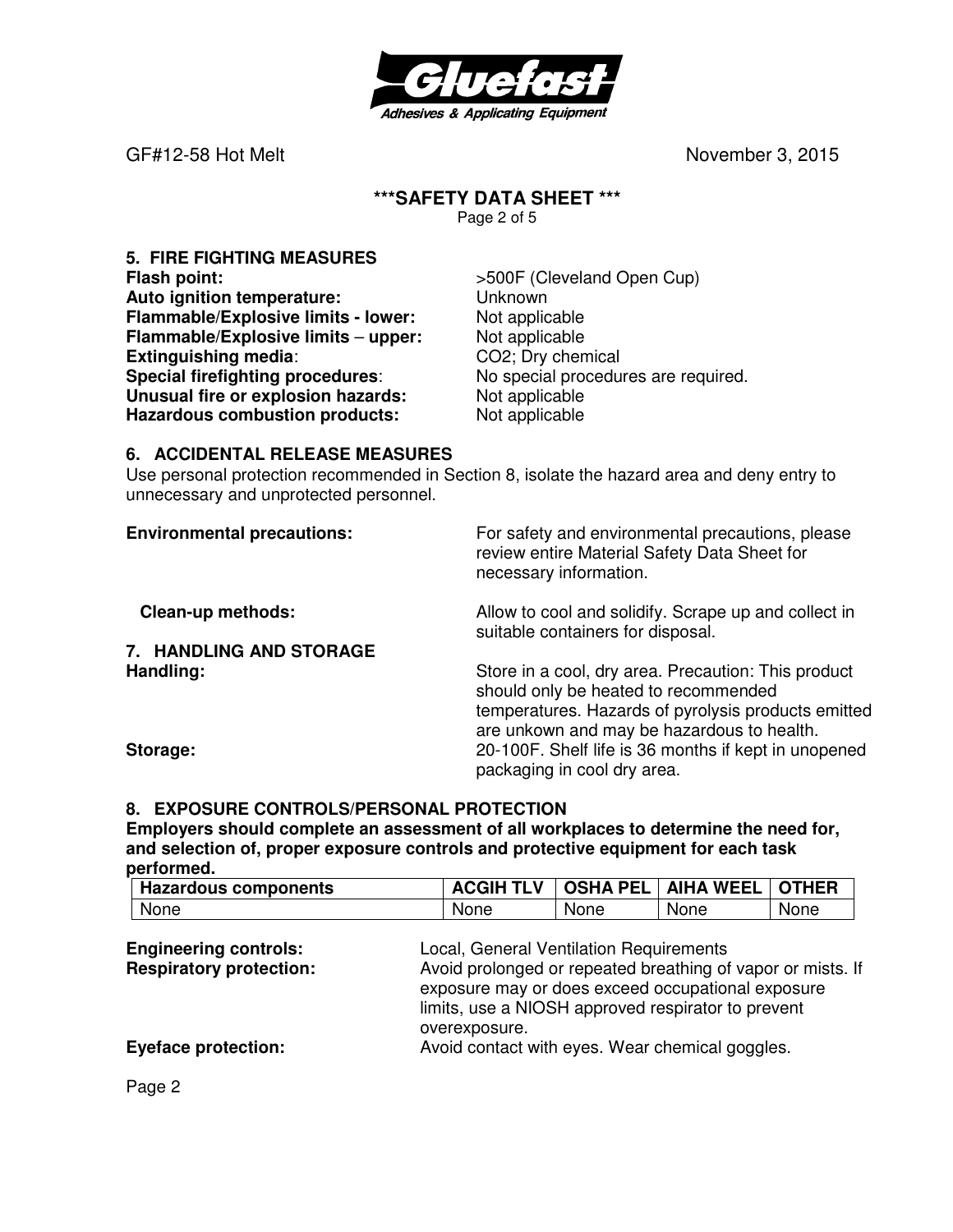

GF#12-58 Hot Melt
and Contact Contact Contact Contact Contact Contact Contact Contact Contact Contact Contact Contact Contact Contact Contact Contact Contact Contact Contact Contact Contact Contact Contact Contact Contact

# **\*\*\*SAFETY DATA SHEET \*\*\***

Page 3 of 5

**Skin protection:** Thermally resistant gloves should be worn. Employee must wear appropriate protective clothing and equipment to prevent any possibility of skin contact with this substance. Change or removal of clothing is not required unless molten adhesive has been splashed on clothing and passes through fabric.

#### **9. PHYSICAL AND CHEMICAL PROPERTIES**

| <b>Physical state:</b>                  | Solid                      |
|-----------------------------------------|----------------------------|
| Color:                                  | Tan colored                |
| Odor:                                   | Mild rosin-like            |
| <b>Odor threshold:</b>                  | Not available              |
| Ph:                                     | N/A                        |
| <b>Vapor Pressure:</b>                  | <b>NIL</b>                 |
| <b>Boiling Point/range:</b>             | >500F                      |
| <b>Melting Point/range:</b>             | Not applicable             |
| <b>Specific gravity:</b>                | 0.98                       |
| Vapor density:                          | <b>NIL</b>                 |
| <b>Flash Point:</b>                     | >500F (Cleveland Open Cup) |
| Flammable/Explosive limits - lower:     | Not applicable             |
| Flammable/Explosive limits - upper:     | Not applicable             |
| <b>Autoignition temperature:</b>        | Unknown                    |
| <b>Evaporation rate:</b>                | NIL (Water)                |
| <b>Solubility in water:</b>             | Insoluble                  |
| Partition coefficient (n-octanol/water) | Not available              |
| <b>VOC content:</b>                     | <b>NIL</b>                 |

### **10. STABILITY AND REACTIVITY**

| Stability               | Stable                                                            |
|-------------------------|-------------------------------------------------------------------|
| Hazardous reactions:    | Will not occur.                                                   |
|                         | Hazardous decomposition products Carbon monoxide, carbon dioxide. |
|                         |                                                                   |
| Incompatible materials: | None known                                                        |
| Conditions to avoid:    | None known                                                        |

### **11. TOXICOLOGICAL INFORMATION**

| Hazardous components NTB Carcinoger IARC Carcinogen |    |                                                | <b>OSHA Carcinogen</b><br>(Specifically Regulated) |
|-----------------------------------------------------|----|------------------------------------------------|----------------------------------------------------|
| None                                                | No | No                                             | No                                                 |
|                                                     |    |                                                |                                                    |
| Hazardous components                                |    | <b>Health Effects/</b><br><b>Target Organs</b> |                                                    |
| None                                                |    | None                                           |                                                    |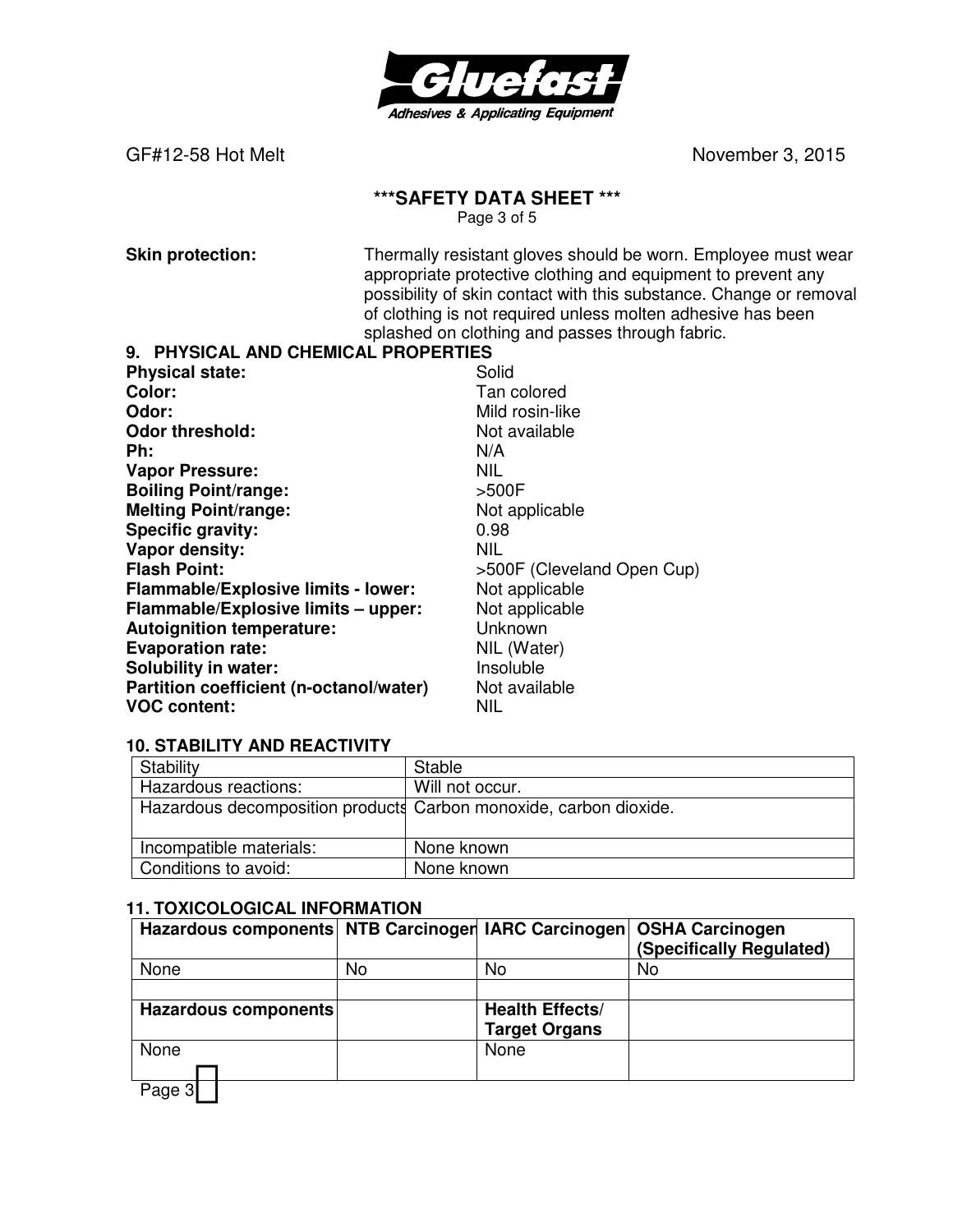

## **\*\*\*SAFETY DATA SHEET \*\*\***

Page 4 of 5

# **12. ECOLOGICAL INFORMATION**

Ecological information: Not available

## **13. DISPOSAL CONSIDERATIONS**

## **Information provided is for unused product only.**

**Recommended method of disposal:** Empty containers may contain product residue; follow MSDS and label warnings even after they have been emptied

**Hazardous waste number:** None identified.

## **14. TRANSPORT INFORMATION**

U.S. Department of Transportation Ground (49 CFR)

Proper shipping name: GF12-58 Hazard class or division: None Identification number: None Packing group: 7lb box, 25lb box

Product is not regulated, non hazardous and not restricted for transport by air or water.

## INTERNATIONAL AIR TRANSPORTATION (ICAO/IATA)

| Proper shipping name:                                                            | GF12-58           |
|----------------------------------------------------------------------------------|-------------------|
| Hazard class or division:                                                        | None              |
| Identification number:                                                           | <b>None</b>       |
| Packing group:                                                                   | 7lb box, 25lb box |
| Product is not regulated, non hazardous and not restricted for transport by air. |                   |

### WATER TRANSPORTATION (IMO/MDG)

| Proper shipping name:     | GF12-58                                                                                   |
|---------------------------|-------------------------------------------------------------------------------------------|
| Hazard class or division: | <b>None</b>                                                                               |
| Identification number:    | <b>None</b>                                                                               |
| Packing group:            | 7lb box, 25lb box                                                                         |
|                           | Product is not regulated, non hazardous and not restricted for transport by air or water. |

#### **15. REGULATORY INFORMATION United States Regulatory Information**

**TSCA 8 (b) Inventory Status:** All components are listed or are exempt from listing on the Toxic Substances Control Act Inventory. **TCSA 12 (b) Export Notification:** None above reporting de minimus **CERCLA/SARA Section 302 EHS:** None above reporting de minimus **CERCLA/SARA Section 311/312:** None **CERCLA/SARA 313:** None **California Proposition 65:** No California Proposition 65 listed chemicals are known to be present.